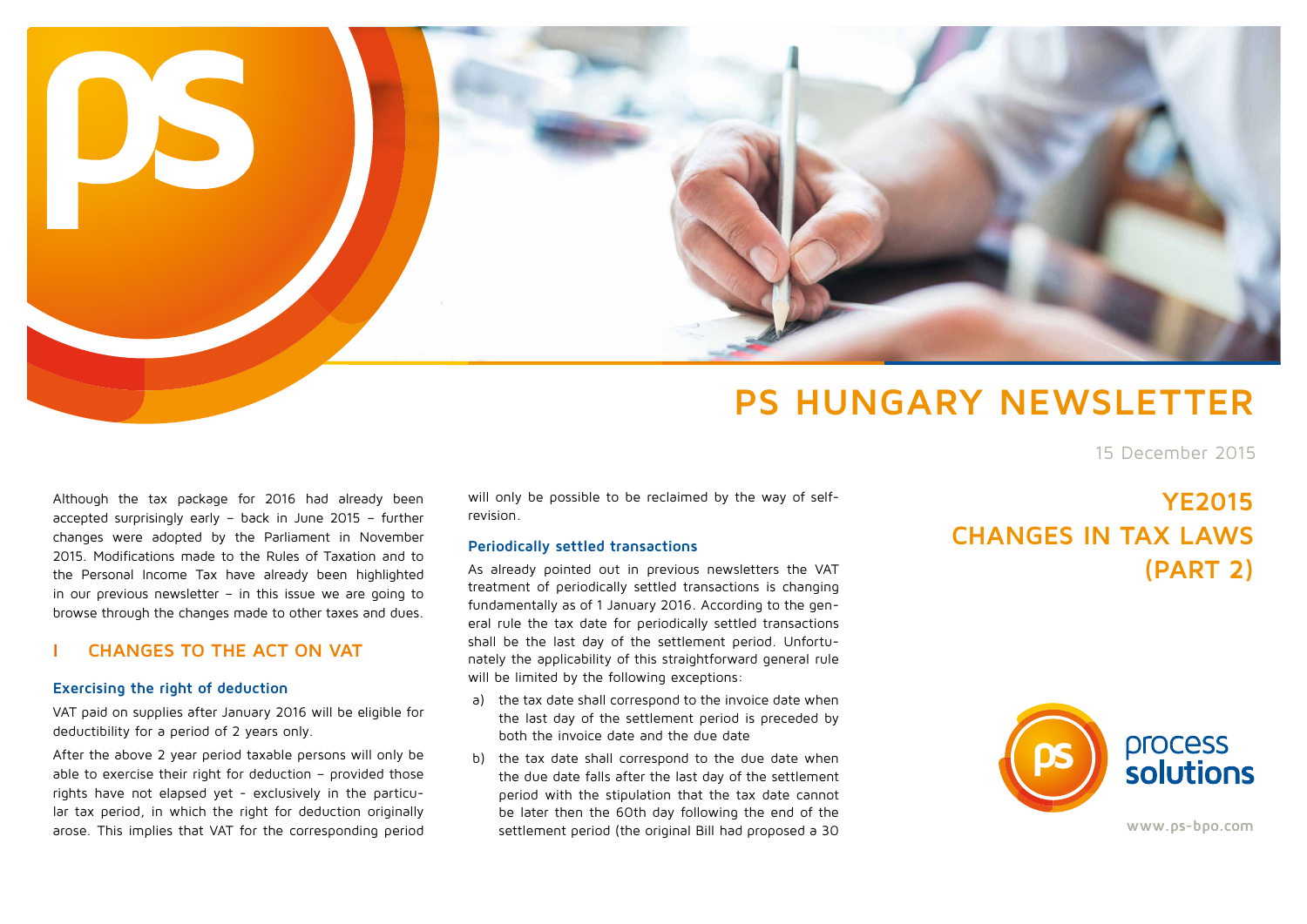days limit but eventually an amendment extended the period available for taxpayers to invoice these transactions without the obligation of a self-revision).

The new regulation will first be applicable for transactions where the starting date of the settlement period, the invoice date and the due date of payment all fall after 31 December 2015.

#### **Invoice for airplane tickets**

As of 1 January 2016 international passenger air transport providers will be relieved from their obligation to issue invoices unless the customer is explicitly requesting an invoice.

## **II CHANGES TO DUTIES**

#### **New exemptions for vehicles**

By granting exemption for business entities from duties on the acquisition of buses, trailers and trucks the legislation seeks to foster the modernization of vehicles employed in the logistic and road transportation sectors. In the same time the extension of currently existing duty exemption of electric cars to other environmental friendly vehicles (such as hybrid and zero emission cars) aims to promote the proliferation of such vehicles. The exemption granted for these eco friendly cars is to be considered as 'de minimis' subsidy.

As of January 2016 for buses, trucks and trailers with an engine capacity exceeding 120kW duty on title transfer will also have to be determined based on the effective engine capacity.

#### **New exemption for built-in lands**

As of 2016 exemption from stamp duty is granted on the acquisition on land on which a building stands provided that the building was constructed by the acquisitor.

#### **Conditional exemption of historical buildings**

Acquisition of ownership of buildings classified as historical monuments will be exempted from stamp duty provided that the building will be renovated. Renovation shall start within one year following the date the acquisition was reported to the real estate supervisory authority for duti-

able purposes and shall be finished within five years of the same date.

#### **ESOP related exemptions**

Provisions have been amended to provide duty exemption as of 1 January 2016 on the acquisition of stocks and shares under an Employee Stock Ownership Plan.

#### **Duty stamp to be phased out in certain proceedings**

The compulsory utilization of duty stamp as a method of payment for duties on copies and extracts in certain administrative proceedings will be abolished as of 1 January 2016.

## **III CHANGES TO LOCAL TAXES**

#### **Facilitated tax return filing**

Taxable persons without any local business tax payable (resulting from the application of preferential rules or exemptions) will not be obliged to file their local tax return.

As of 1 January 2017 businesses will be allowed to file their local business tax return also with the Tax Office (instead of the local municipality) and what is more, in an electronic way. The Tax Office in turn will forward the returns without further review to the competent municipality. A submission will not be regarded as being late as long as it makes it to the Tax Office in due time. This might immensely ease the administrative burden on taxpayers operating in the jurisdiction of several different municipalities.

#### **New items to decrease local business tax**

The augmentation of the definition of 'road toll' will imply that 7.5% of expenses incurred both in and outside the country for the usage of tolled motorways, highways and main roads will be deductible from the local business tax.

Moreover, as of 2016 municipalities may grant a tax credit corresponding to 10% of the R&D expenses incurred by taxpayers.

#### **Building tax liability set in by occupation**

Up till 2016 building tax liability used to commence on the first day of the year following the year when the occupancy or continuation permit had been issued. As of 2016 apart from the above events, de facto occupation of the building

will also trigger tax liability. This is much more in tune with real life practice where the authority – rather than issuing the permits - simply acknowledges the fact of occupancy and consents to continuation.

## **Treasury software used for the administration of local taxes**

With the deadline of 1 October 2017 municipalities are expected to switch to the software supplied by the State Treasury to maintain their records on local taxes and other public debts enforceable in the manner of taxes. The database will also be made accessible to taxpayers, however, the information downloaded will not be recognized as authentic and taxpayers will be advised to use it only at their own risk.

## **IV CHANGES TO VEHICLE RELATED TAXES**

#### **New exemptions in vehicle, car and registration tax**

Apart from electric cars, exemption from vehicle tax and car tax will be extended also to other environmental friendly vehicles such as hybrid and zero emission cars. The exemption granted for these eco friendly cars is to be considered as 'de minimis' subsidy.

Registration tax also follows suit.

## **V CHANGES TO ENVIRONMENTAL PRODUCTION PRODUCT CHARGES**

#### **Definitions**

In accordance with changes made to the regulation existing definitions have been reworded and new definitions have been introduced.

This line is followed in importing some of the concepts straight from the Act on Rules of Taxation and moreover declaring the Rules of Taxation as framework in procedural issues and in issues unregulated by the Act on Environmental Production Product Charges itself. This concept manifests itself especially in the sanction regime where the definitions of default penalty, late payment surcharge,